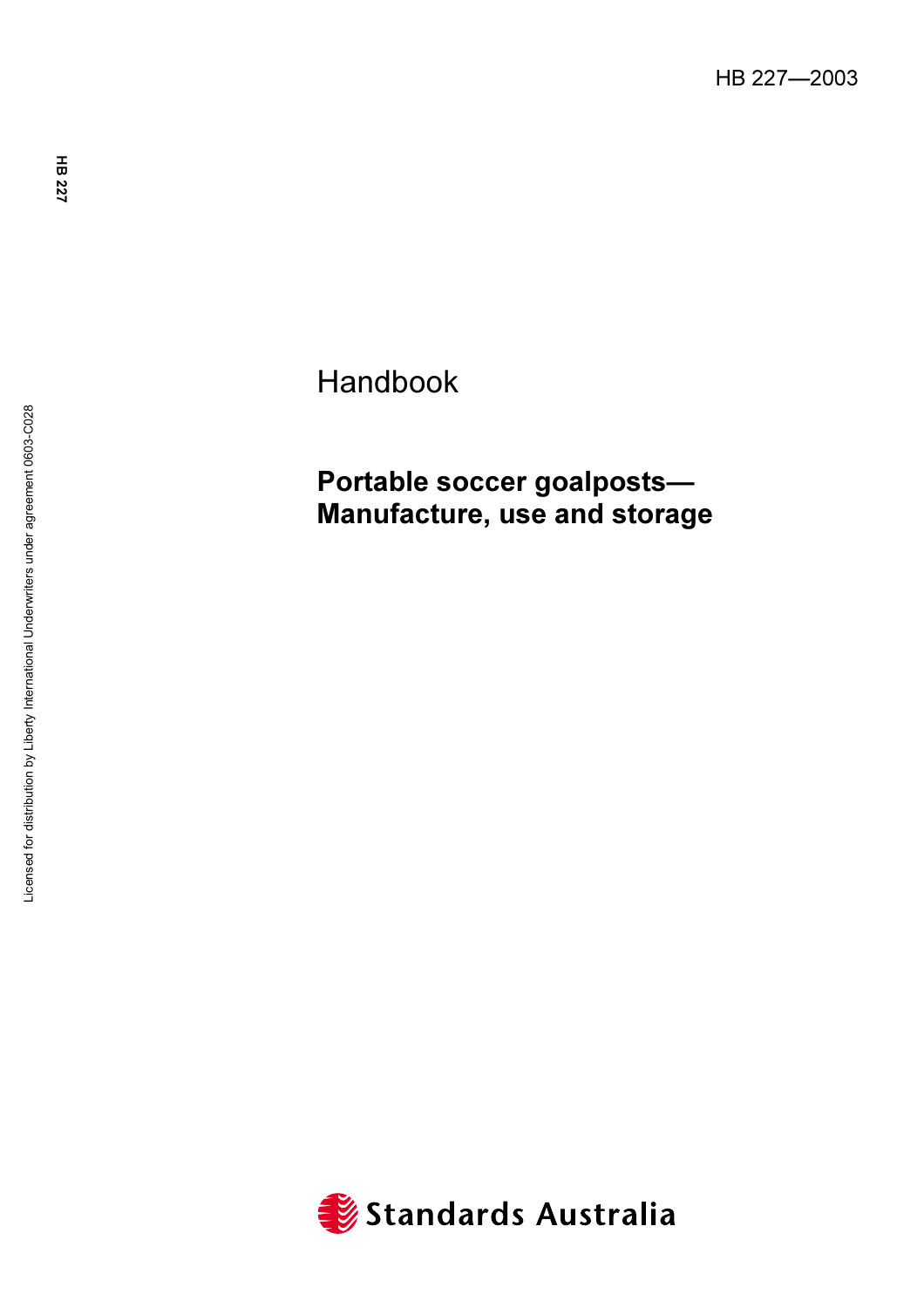This page is intentionally left blank.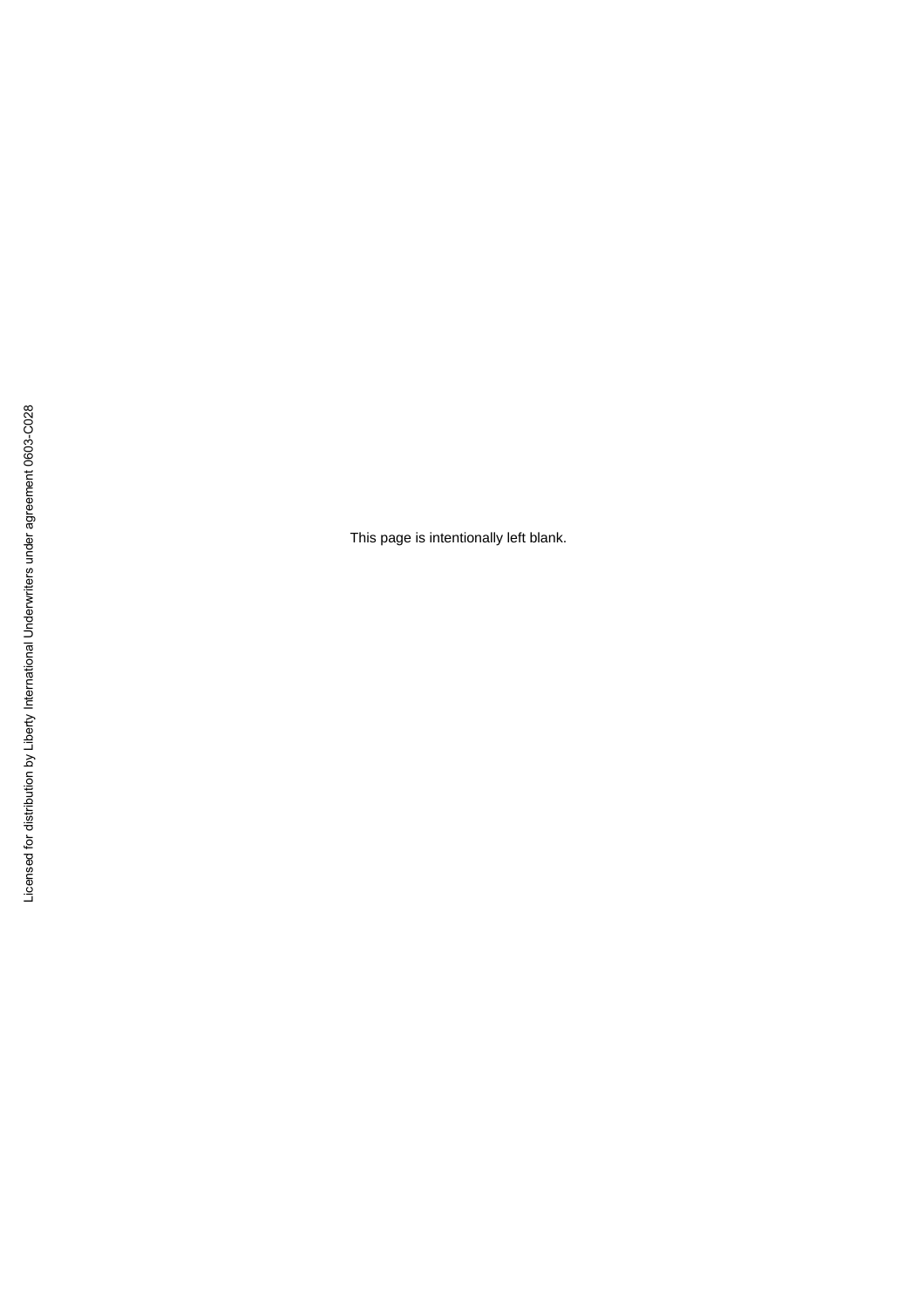Handbook

# Portable soccer goalposts— Manufacture, use and storage

Originated as HB 227—2000. Second edition 2003.

**COPYRIGHT** 

© Standards Australia International

All rights are reserved. No part of this work may be reproduced or copied in any form or by any means, electronic or mechanical, including photocopying, without the written permission of the publisher.

Published by Standards Australia International Ltd GPO Box 5420, Sydney, NSW 2001, Australia ISBN 0 7337 5472 4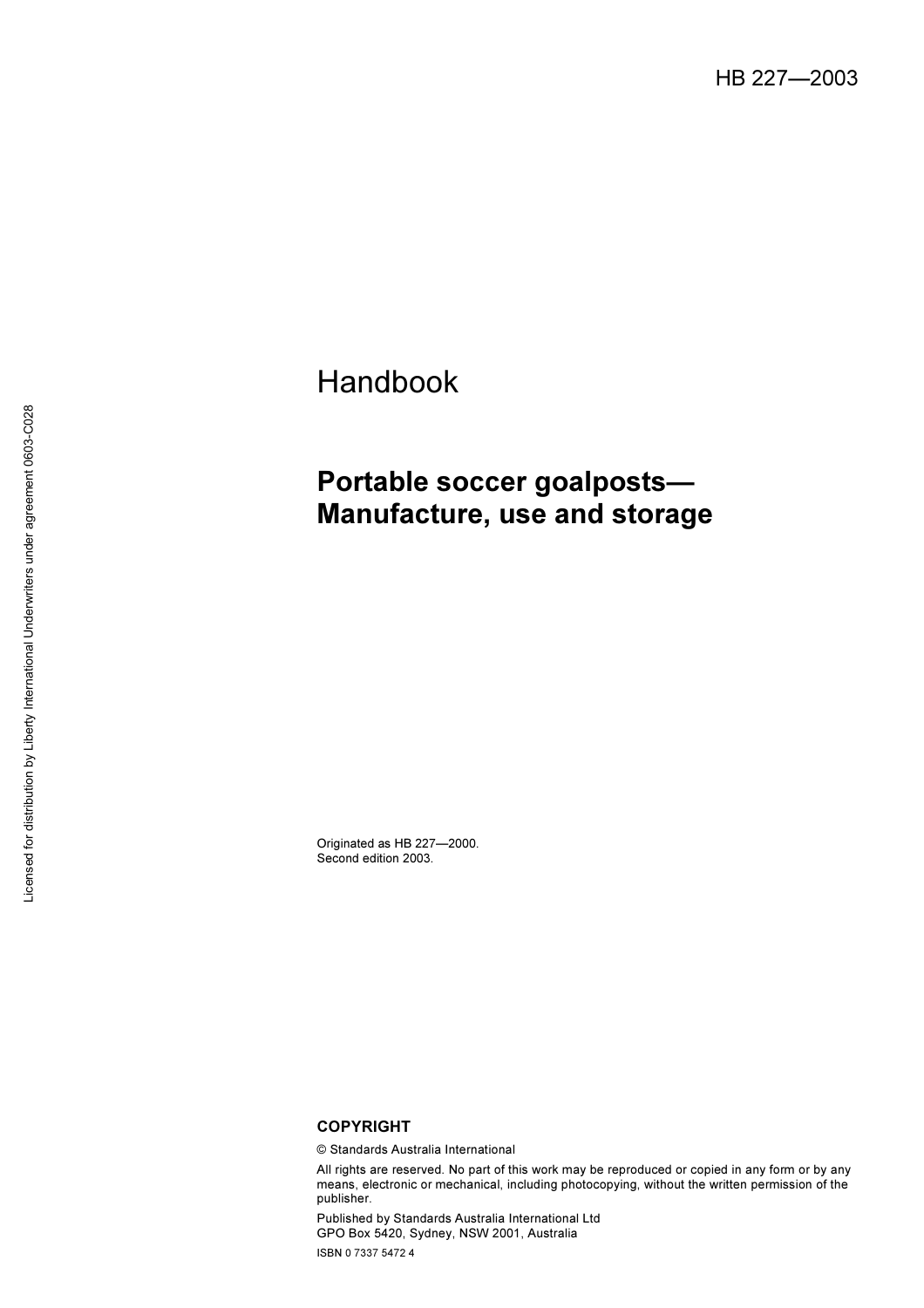## PREFACE

This Handbook is based on guidelines developed by the Department of Fair Trading, NSW. It was originally launched by the then NSW Minister for Fair Trading and Sport and Recreation, John Watkins MP.

The Minister approached Standards Australia and suggested that these guidelines may have wider application in Australia and the publication of this Handbook could help to spread the message about the safety aspects of portable soccer goalposts.

Following another tragic death in 2003, the current NSW Minister for Fair Trading, Reba Meagher MP, relaunched the Handbook. The new Minister's message is included on the following page.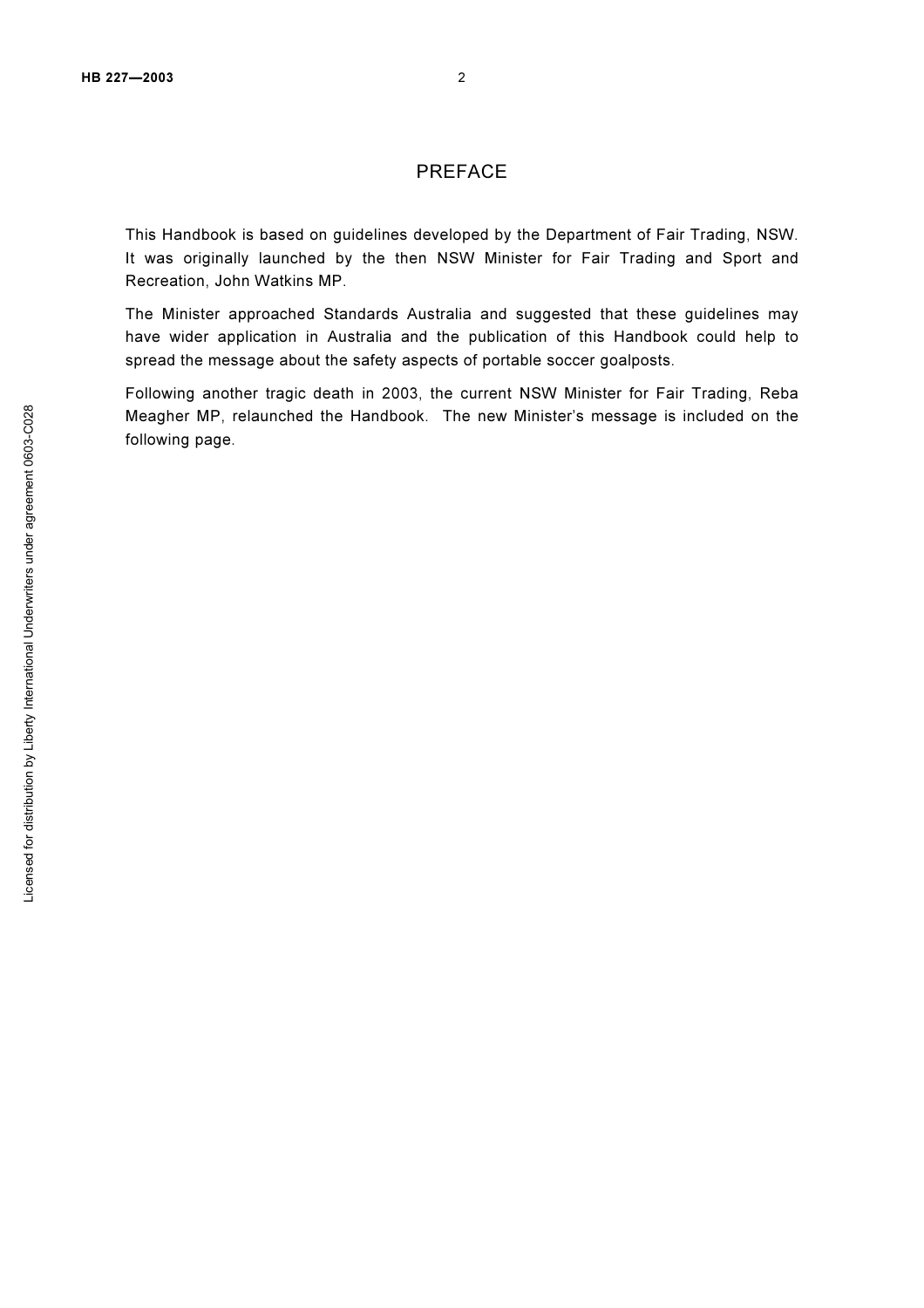#### Minister's Message

This Guideline contains information on the safe manufacture, installation, use, storage and maintenance of indoor and outdoor portable goalposts.

The importance of adherence to this Guideline has been highlighted due to the tragic deaths of young children involved in, or viewing, junior sport in the past few years.

This Guideline aims to lift the safety standards in the use of portable soccer goalposts. Every person and organization involved with junior sport is obligated to provide the highest levels of safety to participants and spectators.

Parents, children, and spectators have every right to expect that the equipment used in junior sport is safe to use.

I strongly urge sporting officials, coaches, clubs, schools, manufacturer's and parents to follow the steps in the Guideline. It could well save a life. One injury suffered by a child is one injury too many.

Junior sport should be fun. Let's work together to keep it a safe and enjoyable experience.

Reba Meagher MP Minister for Fair Trading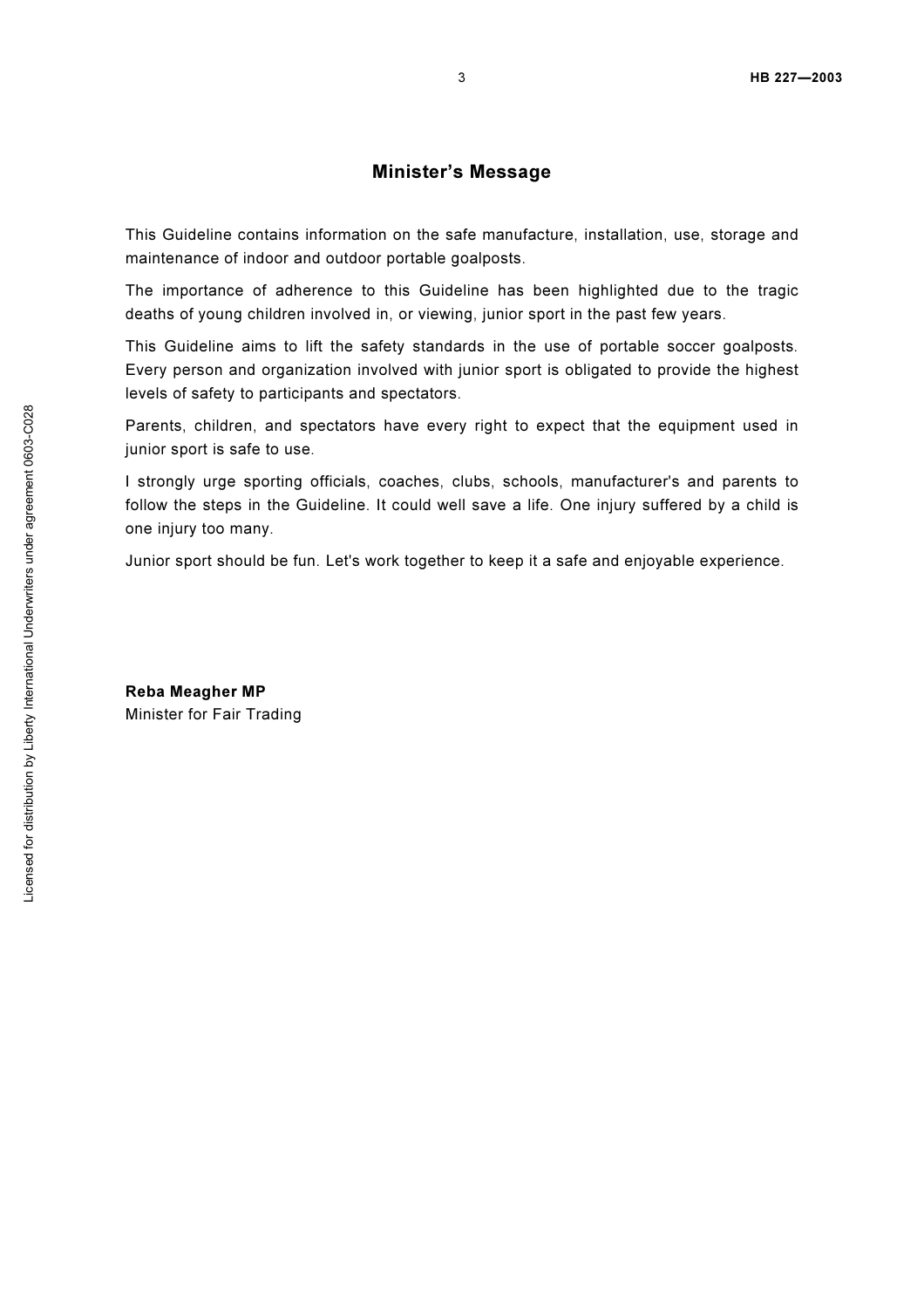# **CONTENTS**

# Page

| 1              |  |
|----------------|--|
| $\overline{2}$ |  |
| 3              |  |
| 4              |  |
| 5              |  |
| 6              |  |
| 7              |  |
| 8              |  |
| 9              |  |
| 10             |  |
| 11             |  |
| 12             |  |
| 13             |  |
| 14             |  |
|                |  |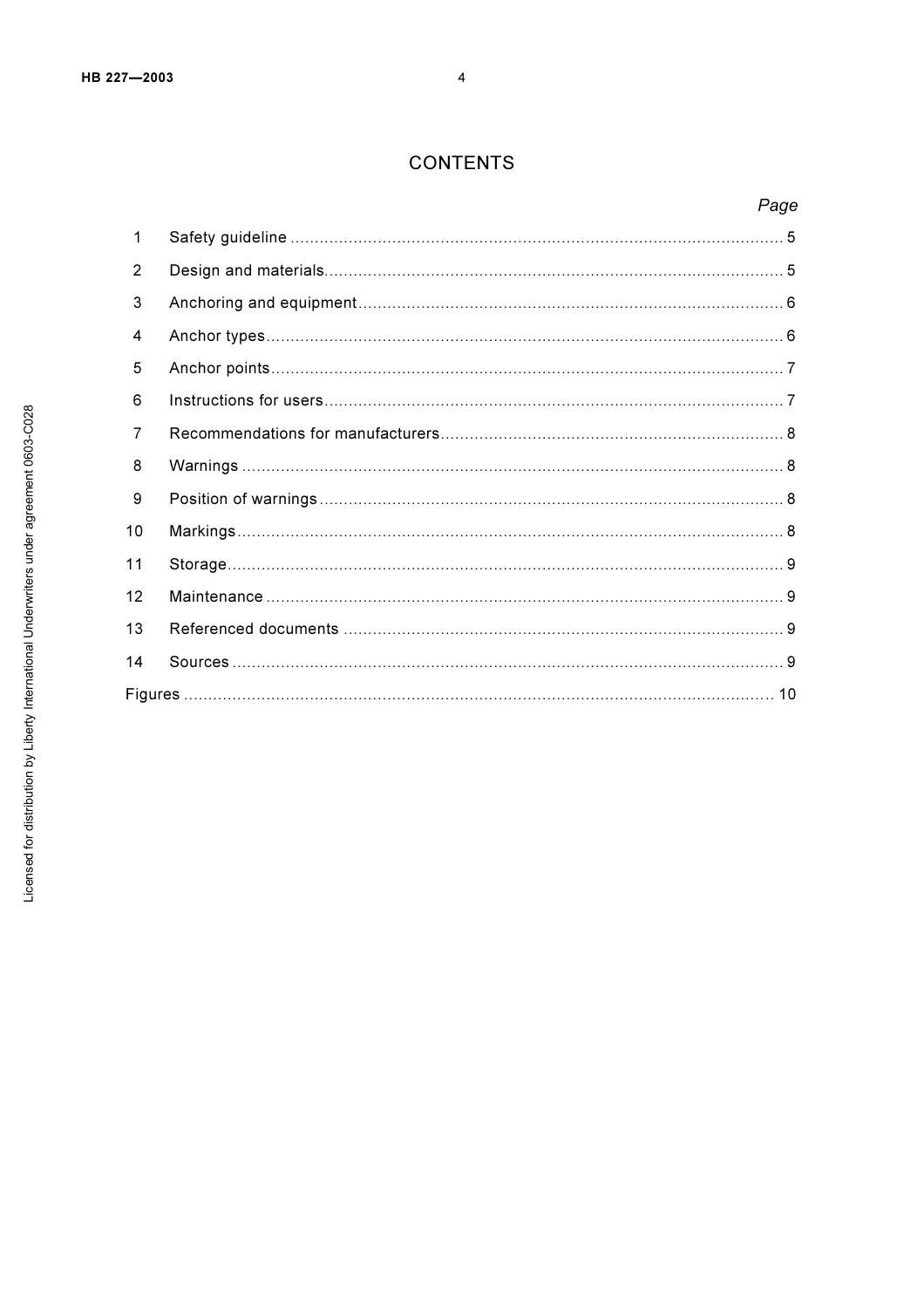## STANDARDS AUSTRALIA

## Australian Handbook

#### Portable soccer goalposts—Manufacture, use and storage

#### 1 Safety guideline

This Guideline has been developed to provide guidance on the manufacture, installation, use, storage and maintenance of portable soccer goalposts (PSGs).

It is intended for use by soccer officials and players, sports club personnel, school officials, sports equipment manufacturers and purchasers, parents, coaches, council employees and any other person concerned with soccer goal safety.

The aim of the Guideline is to prevent deaths and serious injuries arising from these goals tipping over if weight is suspended from the crossbar, the upright posts are pushed forward, the rear ground bar is lifted, or people climb on the goal netting or framework.

A portable/movable soccer goalpost (as shown in Figure 1), is any free standing soccer goal designed to be moved from field to field, or to different areas on a field, or on and off a field before, during, or after practice or a game. The Guideline includes indoor goals but does not include goalposts inserted into the ground in any way.

These goals may be either —

- (a) full size goals used outdoors for senior soccer games or training; or
- (b) smaller size goals used outdoors for junior soccer games or training, or at indoor facilities

#### 2 Design and materials

The framework of a PSG may be constructed of aluminium, steel tubing, a combination of both materials, or of polyvinyl chloride (PVC) plastic tubing. Timber is not recommended as it tends to be less durable.

PSGs made from steel tubing or aluminium may be a single unit or able to be dismantled into smaller pieces and reassembled. PSGs should be constructed according to good engineering practice. Welding of components should be performed to the requirements of Australian/New Zealand Standard, AS/NZS 1554.1, Structural steel welding, Part 1: Welding of steel structures. Welding of aluminium components should be performed to the requirements of Australian Standard, AS 1665, Welding of aluminium structures.

PSGs should include a rear ground bar, connecting the two side supports. A ground bar adds weight to the rear of the structure increasing its stability and reducing the risk of the structure overbalancing. A rear ground bar also provides effective anchor points to secure the PSG.

Materials used in construction of PSGs (excluding nets) should be designed to maintain their structural integrity for outdoor use for at least a period of five years but preferably longer, depending on whether the goal is stored indoors or outdoors.

Any light metal and/or steel used in the framework should be protected against corrosion (e.g. hot galvanised, powder coated or painted).

A goal frame should have sufficient strength to withstand stresses when in use or being moved.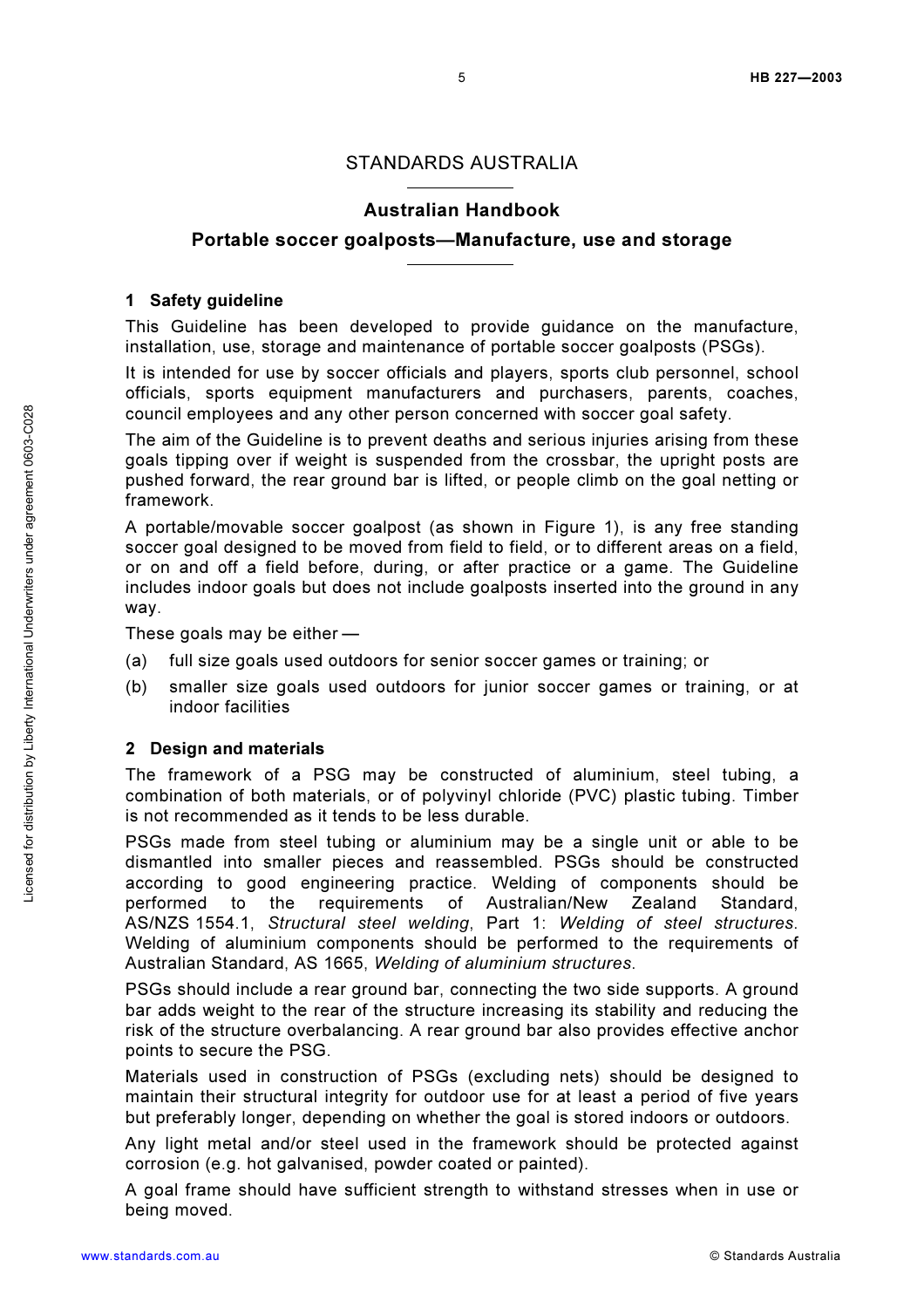## 3 Anchoring and equipment

It is important that PSGs are anchored at all times when in use to prevent the goal overbalancing.

All suppliers of PSGs should provide anchoring equipment with goalposts. Anchoring equipment should be supplied with any new PSG as an essential part of the equipment, not as an accessory.

Anchoring equipment, including brackets and staking pegs, should, where possible, be permanently and securely attached to the goal frame.

Instructions for anchoring should also be provided and PSGs should always be anchored in accordance with instructions.

## 4 Anchor types

There are several different anchoring methods that can be used to secure PSGs depending on factors such as the playing surface, soil type, soil moisture content and the weight of the goal itself. Any of the types listed below, or any other anchoring system may be used to effectively secure the goal and prevent overbalancing.

## 4.1 Outdoor goals

Outdoor goals should be secured as follows:

(a) Auger style

Helical shaped and screwed fully into the ground.

(b) Peg or stake style stake

Steel pegs in varying lengths and diameters, ranging from 250 mm (10 inch) to 600 mm. (24 inch).

(c) "J" Hook shaped stake style

Steel pegs in varying lengths and diameters. The curved top portion is designed to fit over the side or rear ground bar.

(d) Saddle design

Anchors that fit over a ground bar with staking holes for steel pegs.

(e) Sandbags/counterweights

Are an alternative where the ground surface cannot be penetrated, or for an indoor facility. The number of bags or weights needed will vary but should be adequate for the size and total weight of the goal being supported. At least three sandbags are recommended for a full size goal and two sandbags for smaller goals.

(f) Semipermanent anchors

Consist of two or more functional components. The main support requires a permanently secured base that is buried underground. A semipermanent anchor connects the underground base to the goal by means of two tethers, or utilises a buried anchor tube with a threaded opening at ground level. The goal is positioned over the buried tube and the bolt is passed through the goal ground shoes (bar) and rear ground shoe (bar) and screwed into the threaded hole of the buried tube.

All stake styles require three or more stakes for each goal depending on goal size, soil conditions and stake size.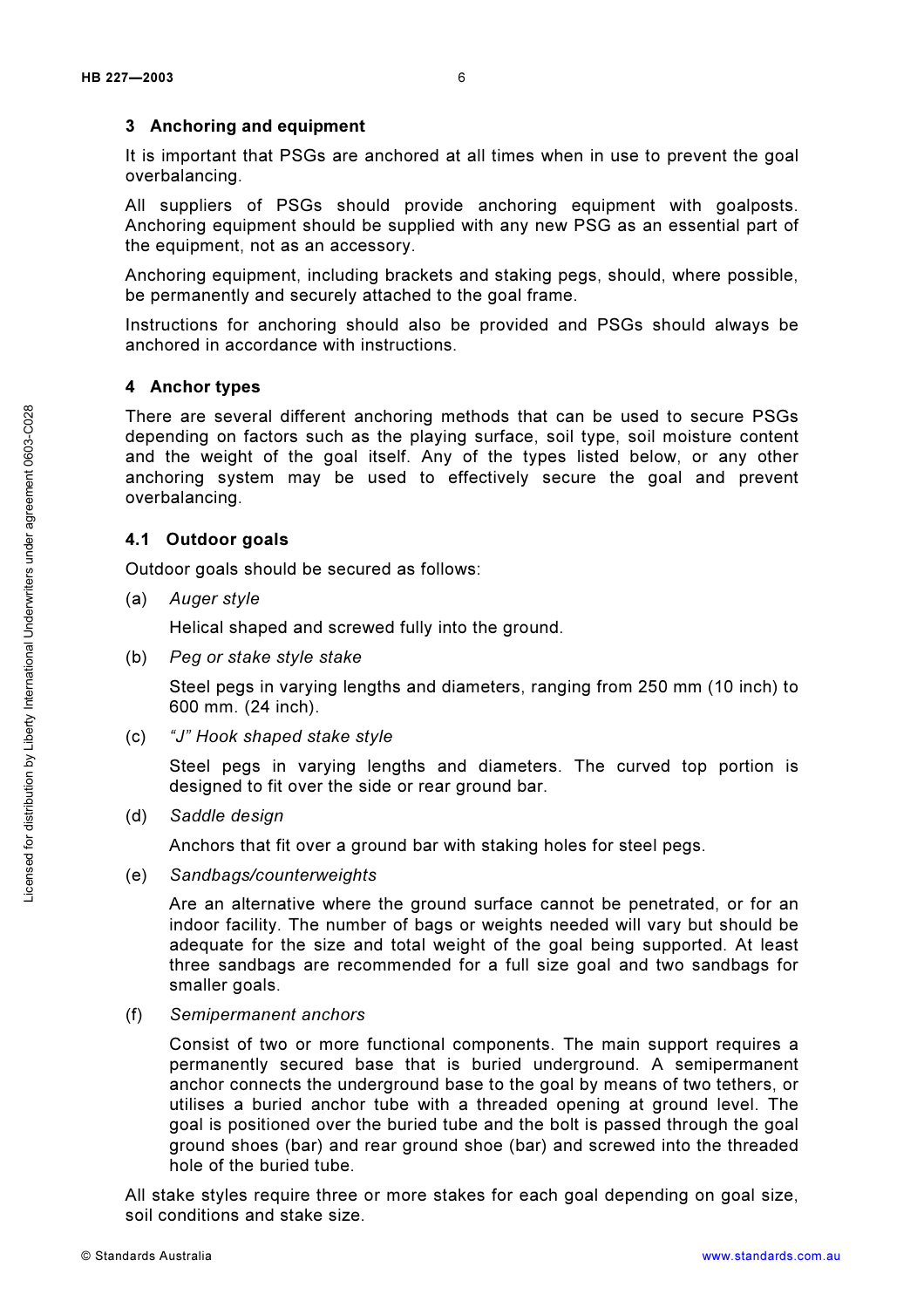"J" Hook and peg-stake styles must be angled toward the front of the goal. All stakes must be flush with the ground and driven in fully but be clearly visible to anyone in close proximity to the goal.

## 4.2 Indoor goals

Indoor goals should be secured by —

- (a) bolting the goal frame to the playing surface and/or rear wall of the indoor venue; or
- (b) sandbagging at anchor points.

## 5 Anchor points

Anchor points are shown in Figure 2. If the PSG has a ground bar, there should be at least three anchor points namely the centre of the rear bar and the centre of each ground side support bar.

If the PSG does not have a rear ground bar, the frame should be anchored at four points, i.e. the front and back corner of each ground bar of the side supports.

Additional anchor points are also shown in Figure 2.

#### 6 Instructions for users

- (a) Securely anchor/counterweight PSGs at all times in accordance with the manufacturer's instructions.
- (b) Net pegs should only be used to secure the net. Never use net pegs to anchor the goal structure.
- (c) Never allow anyone to climb on the netting or goal framework.
- (d) Instruct all appropriate personnel on the safe handling of, and potential dangers with, PSGs.
- (e) Check for structural integrity and proper connecting hardware before every use. Replace any damaged or missing parts or fasteners immediately.
- (f) Any padding on the goal structure should be checked, adjusted and if necessary replaced, to ensure it adequately protects players.
- (g) If a breakage of any part of the goal occurs during a game or training, play should be halted immediately and the goal repaired before continued use. If the goal cannot be effectively repaired within a short period, it should be removed altogether and safely stored.
- (h) The Rules of Soccer state that PSGs can only be used if they are anchored securely to the ground. Officials should be aware of their responsibilities in this regard.
- (i) If the PSG can be dismantled, follow the manufacturer's instructions concerning correct assembly/disassembly of parts.
- (j) Ensure adequate personnel are available to move a PSG with consideration given to the weight of the goal. Always employ correct lifting techniques when moving PSGs to avoid injury.
- (k) PSGs should be safely stored to prevent unauthorised use and potential injuries.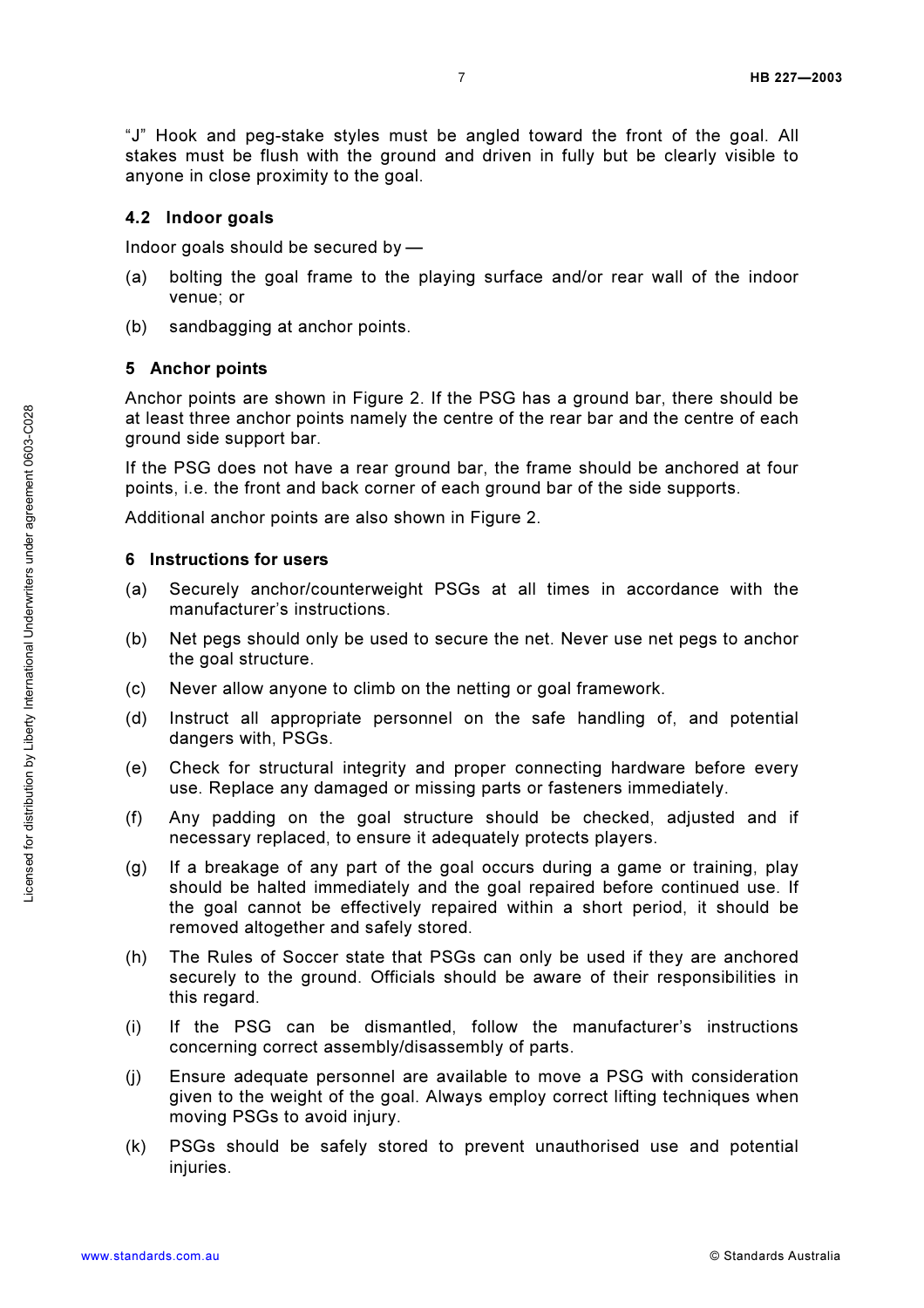#### 7 Recommendations for manufacturers

- (a) Manufacturers should provide safety instructions for users (as per Section 6, Instructions for users).
- (b) Manufacturers should provide instructions, with diagrams if necessary, showing how to properly anchor the goal.
- (c) Manufacturers of PSGs that can be dismantled should provide written instructions with diagrams, if necessary, showing the correct sequence for assembly/disassembly of parts.
- (d) Any exposed corners and edges of PSGs should be rounded to a radius of 3 mm.
- (e) There should not be any space between the joining point of the uprights and the ground frame, that could entrap fingers and cause a pinchpoint injury.
- (f) Steel cup hooks should not be used to affix the netting to the goal framework. If spring hooks are used as a means of fixation, they should have screw caps.
- (g) Manufacturers should provide safety warnings affixed to the framework of the goal as set out in Section 8 below:

#### 8 Warnings

Safety warnings should be either in the form of a label or painted on the goal frame. They should be permanent, in contrasting colours and remain legible throughout the life of the goalpost.

The wording should read:

#### WARNING—ALWAYS ANCHOR GOAL—NEVER CLIMB ON GOAL OR HANG ON CROSSBAR. Unanchored goals can tip over causing serious injury or death.

Upper case lettering of the warning should be at least 2.5 cm (one inch) high and the lower case lettering at least 1.25 cm (half an inch) high.

Graphic symbols can also be used to illustrate warnings but only in addition to, not instead of, wording.

#### 9 Position of warnings

Safety warnings should be prominently positioned and clearly visible when applied.

Warnings should be placed in three positions on the goal (see Figure 2); namely at the centre underside of the crossbar, and on the outside of both goal uprights.

Warnings on the goal uprights should be at least one metre above ground level.

Note that warnings should not be placed on the face of the goal, as the Rules of Soccer require the goalposts and crossbar to be white.

#### 10 Markings

The goal should be marked with:

- (a) The name and address of the manufacturer, retailer or importer and the year of manufacture.
- (b) If the goal complies with an overseas standard for PSGs, the name and number of the standard. A test report should be available.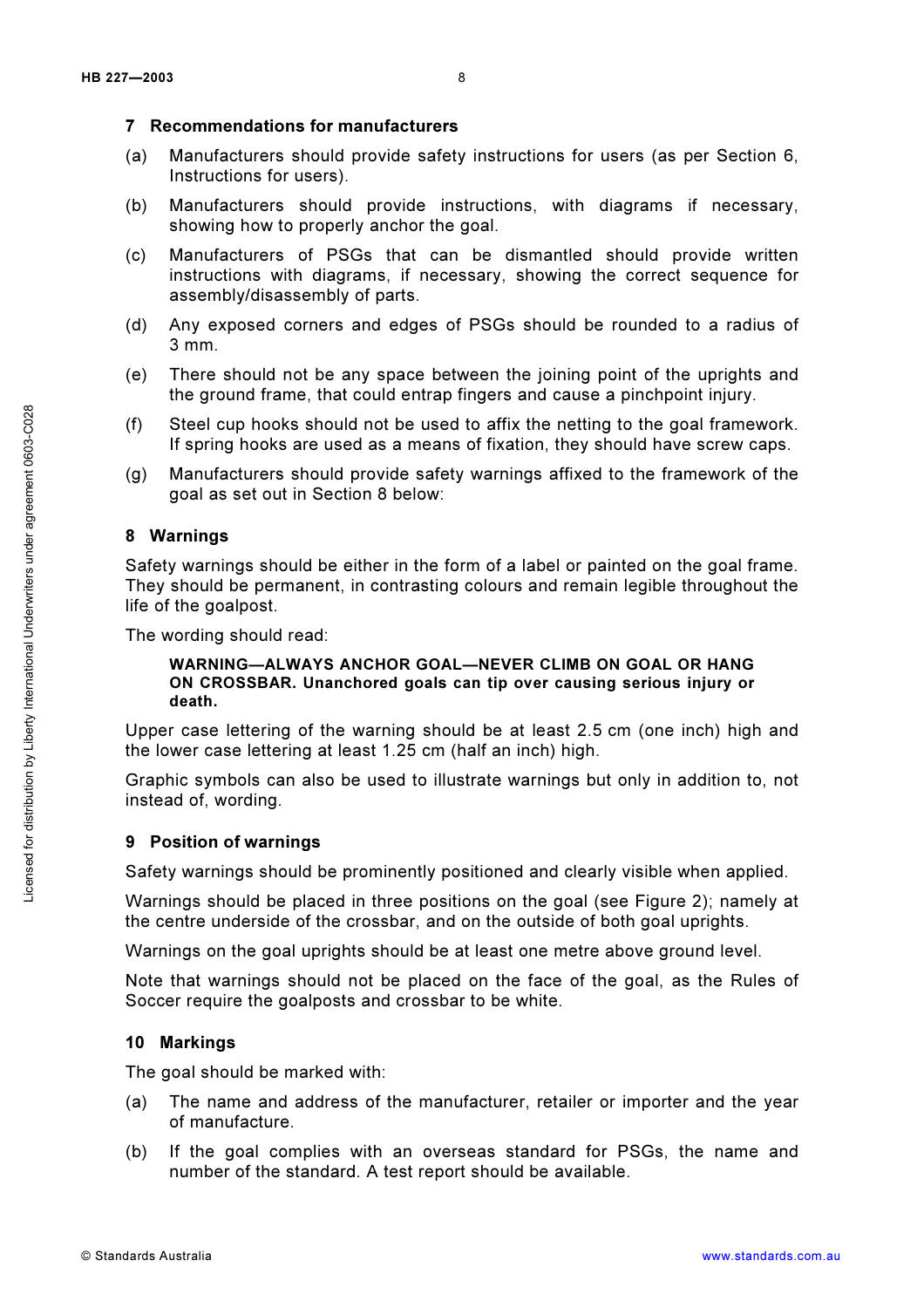#### 11 Storage

Multi-piece PSGs should be disassembled and stored under cover, if possible, to prevent weathering.

One-piece PSGs stored outside should be chained and locked together face to face and/or secured to an immovable object. Netting should be removed.

All PSGs should be stored in a place where children cannot gain access and use them.

#### 12 Maintenance

Both indoor and outdoor PSGs should be thoroughly inspected at least once every 12 months and ideally before the start of each season.

Steel components showing signs of rusting or warping should be replaced. Attention should be given to the condition of joints, particularly welded joints. Broken welds seriously affect structural integrity and can expose jagged metal edges that may cause injury.

Welding repairs of steel structures should be performed in accordance with AS/NZS 1554.1, Structural steel welding, Part 1: Welding of steel structures. Welding repairs of aluminium structures should be performed in accordance with AS 1665, Welding of aluminium structures. Any repairs involving re-welding must not weaken the strength of the original weld or affect the overall strength of the goal frame.

Any timber components should be examined for signs of deterioration, e.g. rotting or insect infestation. Damaged parts should be replaced.

Any other damaged or broken components of goals should be repaired or replaced.

#### 13 Referenced documents

Australian Standards referred to in this Guideline can be purchased, if required, from Standards Australia.

## 14 Sources

Some information in this Guideline has been obtained from the following sources:

- (a) British/European Standard BS EN 748:1996 (incorporating Amendment Nos. 1 and 2); Playing field equipment—Football goals—Functional and safety requirements test methods.
- (b) US Standard ASTM F2056-00, Standard Safety and Performance Specification for Soccer Goals.
- (c) US Standard ASTM F1938-98, Guide for Safer Use of Movable Soccer Goals.
- (d) WorkCover New South Wales.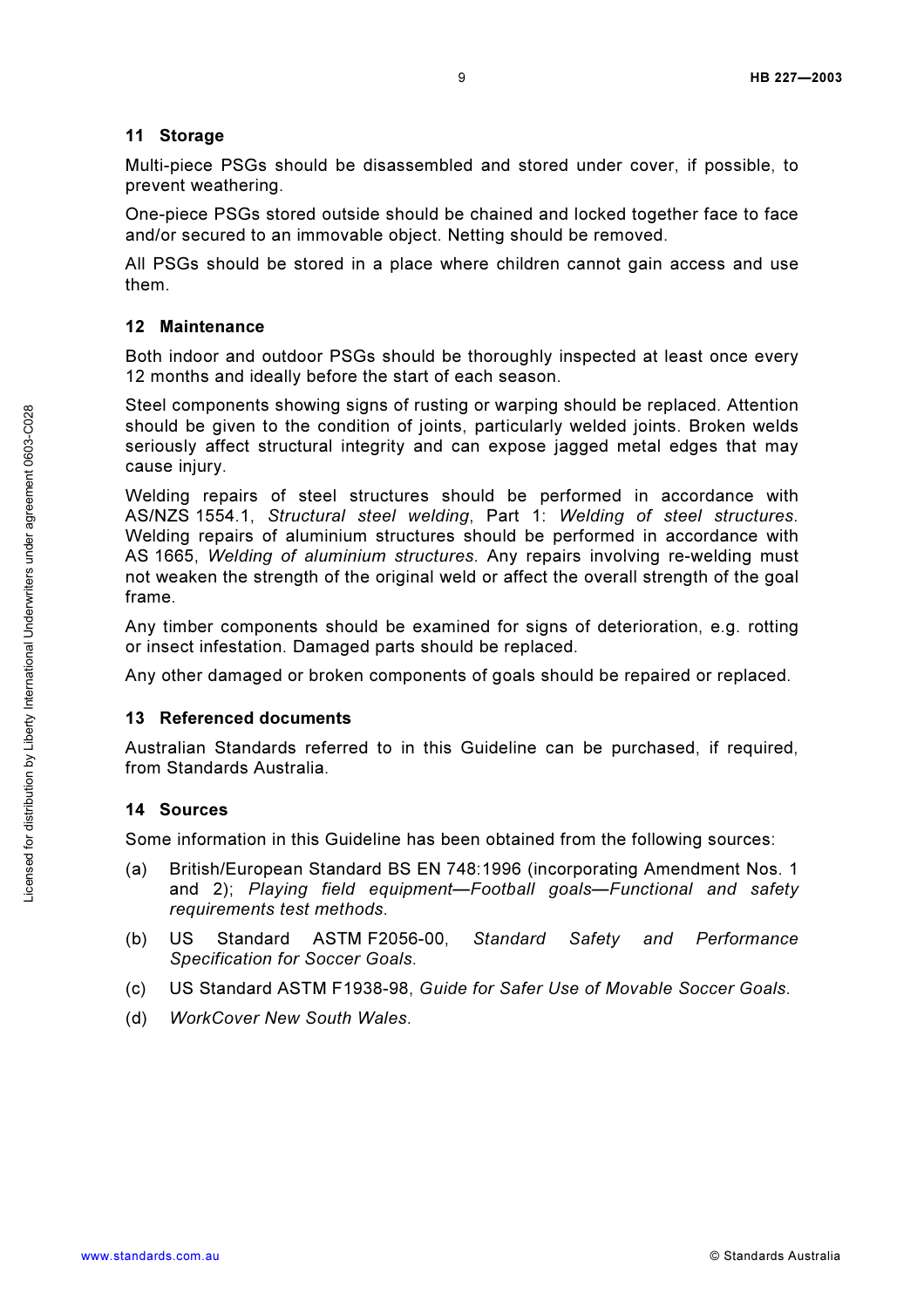

10

FIGURE 2 ANCHOR POINTS AND POSITION OF SAFETY WARNINGS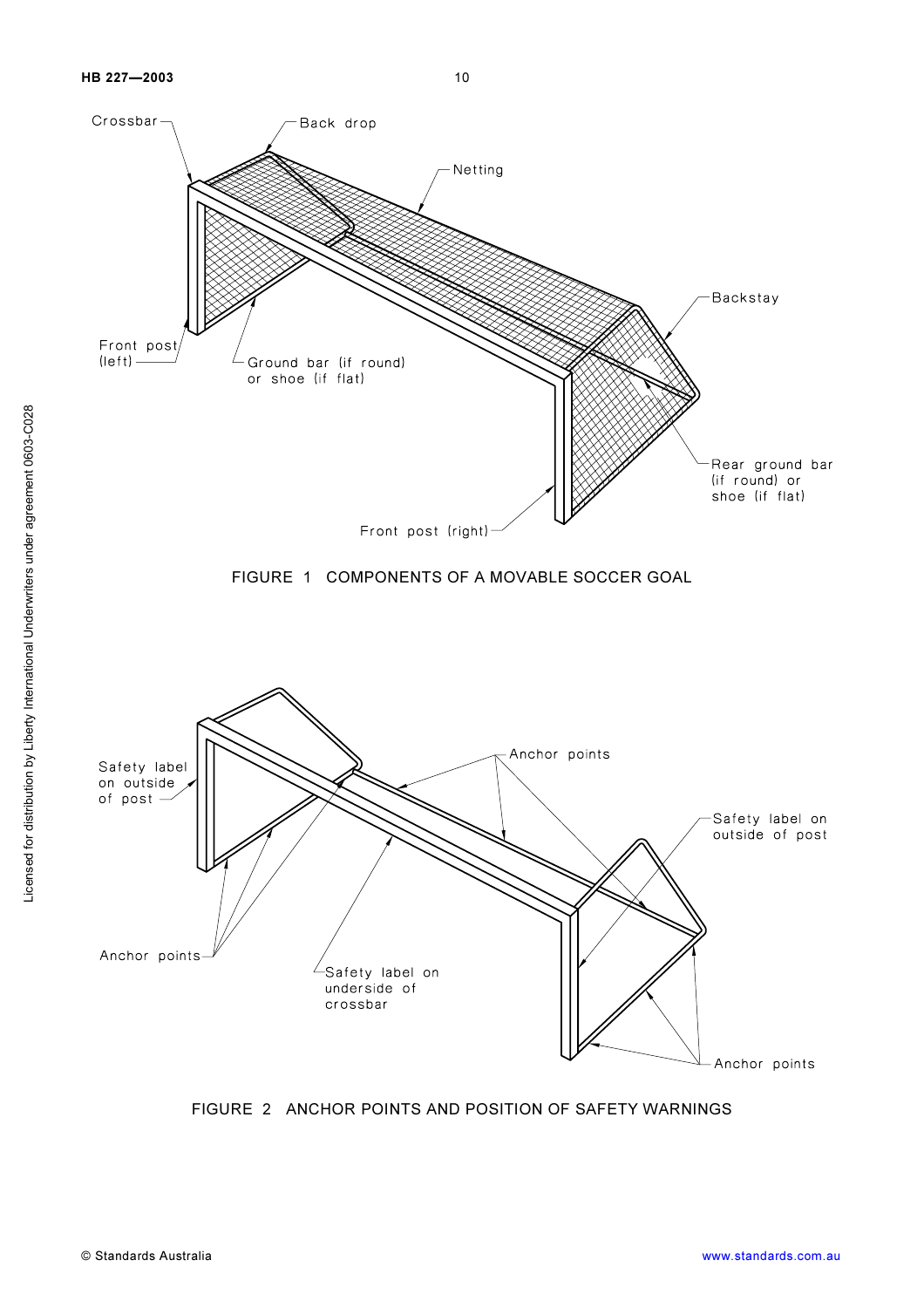NOTES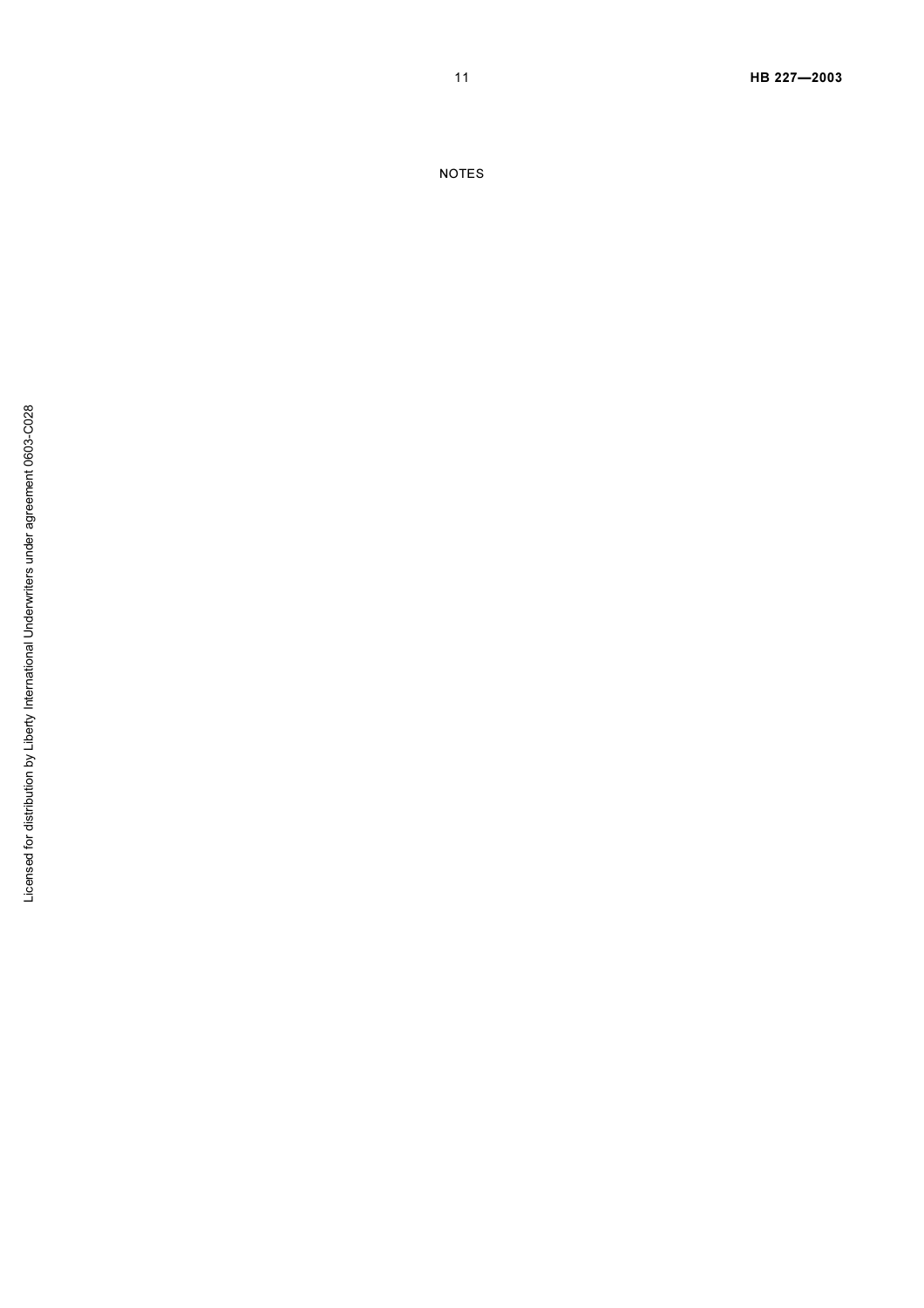NOTES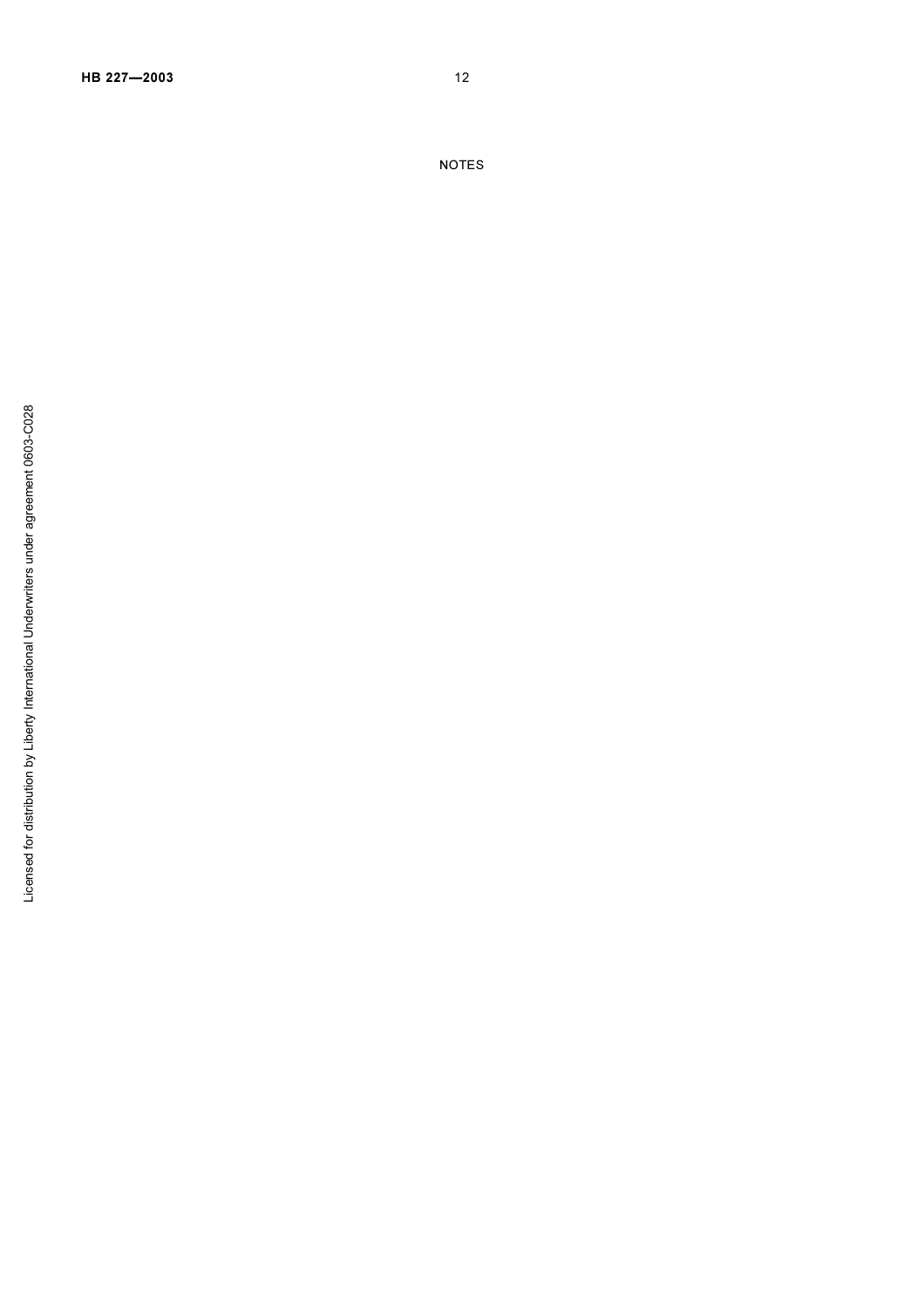#### Standards Australia

Standards Australia is an independent company, limited by guarantee, which prepares and publishes most of the voluntary technical and commercial standards used in Australia. These standards are developed through an open process of consultation and consensus, in which all interested parties are invited to participate. Through a Memorandum of Understanding with the Commonwealth government, Standards Australia is recognized as Australia's peak national standards body.

#### Australian Standards

Australian Standards are prepared by committees of experts from industry, governments, consumers and other relevant sectors. The requirements or recommendations contained in published Standards are a consensus of the views of representative interests and also take account of comments received from other sources. They reflect the latest scientific and industry experience. Australian Standards are kept under continuous review after publication and are updated regularly to take account of changing technology.

#### International Involvement

Standards Australia is responsible for ensuring that the Australian viewpoint is considered in the formulation of international Standards and that the latest international experience is incorporated in national Standards. This role is vital in assisting local industry to compete in international markets. Standards Australia represents Australia at both ISO (The International Organization for Standardization) and the International Electrotechnical Commission (IEC).

#### Electronic Standards

All Australian Standards are available in electronic editions, either downloaded individually from our Web site, or via on-line and CD ROM subscription services. For more information phone 1300 65 46 46 or visit us at

# [www.standards.com.au](http://www.standards.com.au)